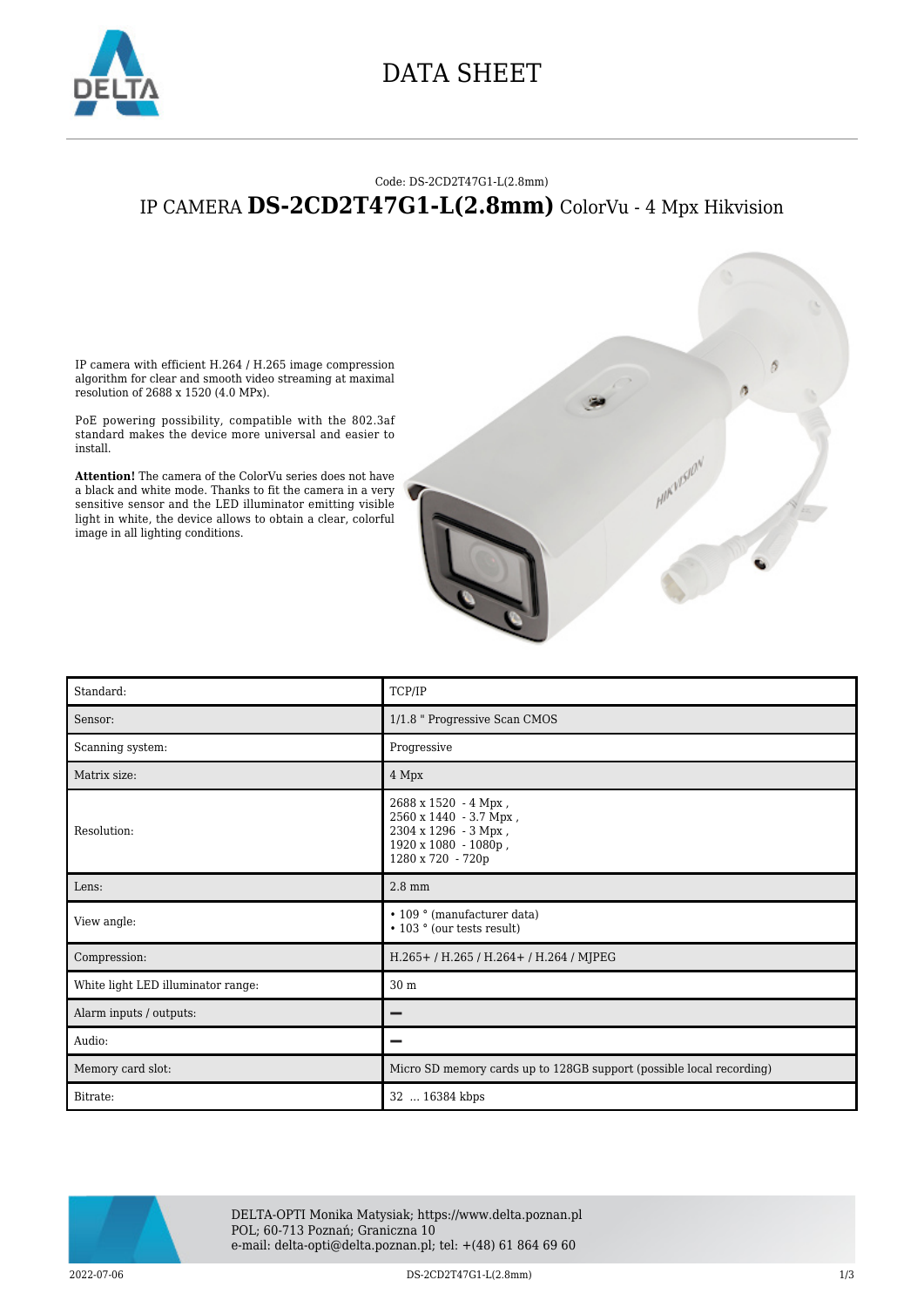

# DATA SHEET

| Main stream frame rate:        | 25 fps @ 4 Mpx                                                                                                                                                                                                                                                                                                                                                                                                                                                                                                                                                                                                                                                                                                        |
|--------------------------------|-----------------------------------------------------------------------------------------------------------------------------------------------------------------------------------------------------------------------------------------------------------------------------------------------------------------------------------------------------------------------------------------------------------------------------------------------------------------------------------------------------------------------------------------------------------------------------------------------------------------------------------------------------------------------------------------------------------------------|
| Network interface:             | 10/100 Base-T (RJ-45)                                                                                                                                                                                                                                                                                                                                                                                                                                                                                                                                                                                                                                                                                                 |
| Network protocols:             | TCP/IP, ICMP, HTTP, HTTPS, FTP, DHCP, DNS, DDNS, RTP, RTSP, RTCP, PPPoE,<br>NTP, UPnP, SMTP, SNMP, IGMP, IEEE 802.1x, QoS, IPv6, UDP, Bonjour                                                                                                                                                                                                                                                                                                                                                                                                                                                                                                                                                                         |
| <b>WEB</b> Server:             | Built-in, NVR compliance                                                                                                                                                                                                                                                                                                                                                                                                                                                                                                                                                                                                                                                                                              |
| Max. number of on-line users:  | 6                                                                                                                                                                                                                                                                                                                                                                                                                                                                                                                                                                                                                                                                                                                     |
| ONVIF:                         | 18.12                                                                                                                                                                                                                                                                                                                                                                                                                                                                                                                                                                                                                                                                                                                 |
| Mobile phones support:         | Port no.: 8000 or access by a cloud (P2P)<br>• Android: Free application iVMS-4500 or Hik-Connect<br>• iOS (iPhone): Free application iVMS-4500 or Hik-Connect                                                                                                                                                                                                                                                                                                                                                                                                                                                                                                                                                        |
| Default admin user / password: | $admin / -$                                                                                                                                                                                                                                                                                                                                                                                                                                                                                                                                                                                                                                                                                                           |
| Default IP address:            | 192.168.1.64                                                                                                                                                                                                                                                                                                                                                                                                                                                                                                                                                                                                                                                                                                          |
| Web browser access ports:      | 80                                                                                                                                                                                                                                                                                                                                                                                                                                                                                                                                                                                                                                                                                                                    |
| PC client access ports:        | Port no.: 8000 or access by a cloud (P2P) - iVMS-4200 application                                                                                                                                                                                                                                                                                                                                                                                                                                                                                                                                                                                                                                                     |
| Mobile client access ports:    | 8000                                                                                                                                                                                                                                                                                                                                                                                                                                                                                                                                                                                                                                                                                                                  |
| Port ONVIF:                    | 80                                                                                                                                                                                                                                                                                                                                                                                                                                                                                                                                                                                                                                                                                                                    |
| <b>RTSP URL:</b>               | • Main stream: rtsp://user.password@192.168.1.64:554/Streaming/Channels/101/<br>• Sub stream: rtsp://user:password@192.168.1.64:554/Streaming/Channels/102/                                                                                                                                                                                                                                                                                                                                                                                                                                                                                                                                                           |
| RS-485 interface:              |                                                                                                                                                                                                                                                                                                                                                                                                                                                                                                                                                                                                                                                                                                                       |
| Main features:                 | • WDR - 120 dB - Wide Dynamic Range<br>• 3D-DNR - Digital Noise Reduction<br>• ROI - improve the quality of selected parts of image<br>• ANR - Automatic Network Replenishment allows to save image to the card when the<br>network connection with DVR is break (network failure) and next synchronize its<br>• BLC/HLC - Back Light / High Light Compensation<br>• Possibility to change the resolution, quality and bit rate<br>• Configurable Privacy Zones<br>• Motion Detection<br>• Sharpness - sharper image outlines<br>• Possibility to turn off the LED illuminator<br>• Intelligent Image Analysis : intrusion, crossing the line (tripwire),<br>abandoned/missing object, scene changing, face detection |
| Power supply:                  | • PoE $(802.3af)$ ,<br>• 12 V DC / 790 mA                                                                                                                                                                                                                                                                                                                                                                                                                                                                                                                                                                                                                                                                             |
| Power consumption:             | $\leq$ 11 W @ PoE (802.3af)<br>$\leq 9.5$ W @ 12 V DC                                                                                                                                                                                                                                                                                                                                                                                                                                                                                                                                                                                                                                                                 |
| Housing:                       | Compact, Aluminum                                                                                                                                                                                                                                                                                                                                                                                                                                                                                                                                                                                                                                                                                                     |
| Color:                         | White                                                                                                                                                                                                                                                                                                                                                                                                                                                                                                                                                                                                                                                                                                                 |
| "Index of Protection":         | <b>IP67</b>                                                                                                                                                                                                                                                                                                                                                                                                                                                                                                                                                                                                                                                                                                           |
| Weight:                        | $1.29$ kg                                                                                                                                                                                                                                                                                                                                                                                                                                                                                                                                                                                                                                                                                                             |
| Dimensions:                    | Ø 105 x 290 mm                                                                                                                                                                                                                                                                                                                                                                                                                                                                                                                                                                                                                                                                                                        |
| Operation temp:                | $-30$ °C $\ldots$ 60 °C                                                                                                                                                                                                                                                                                                                                                                                                                                                                                                                                                                                                                                                                                               |